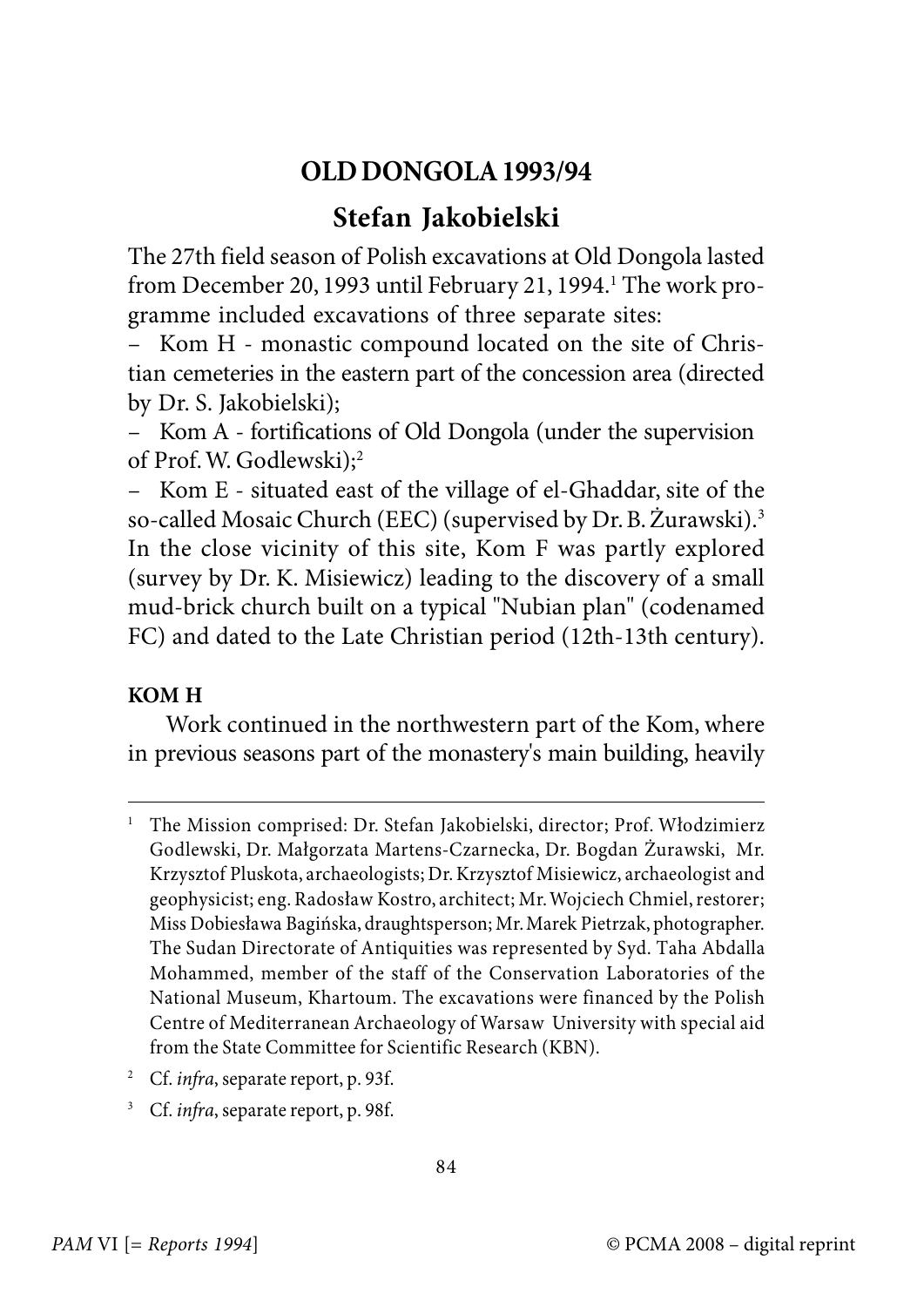

Fig. 1. Plan of the northwestern part of the Monastery. Drawing R. Kostro.

]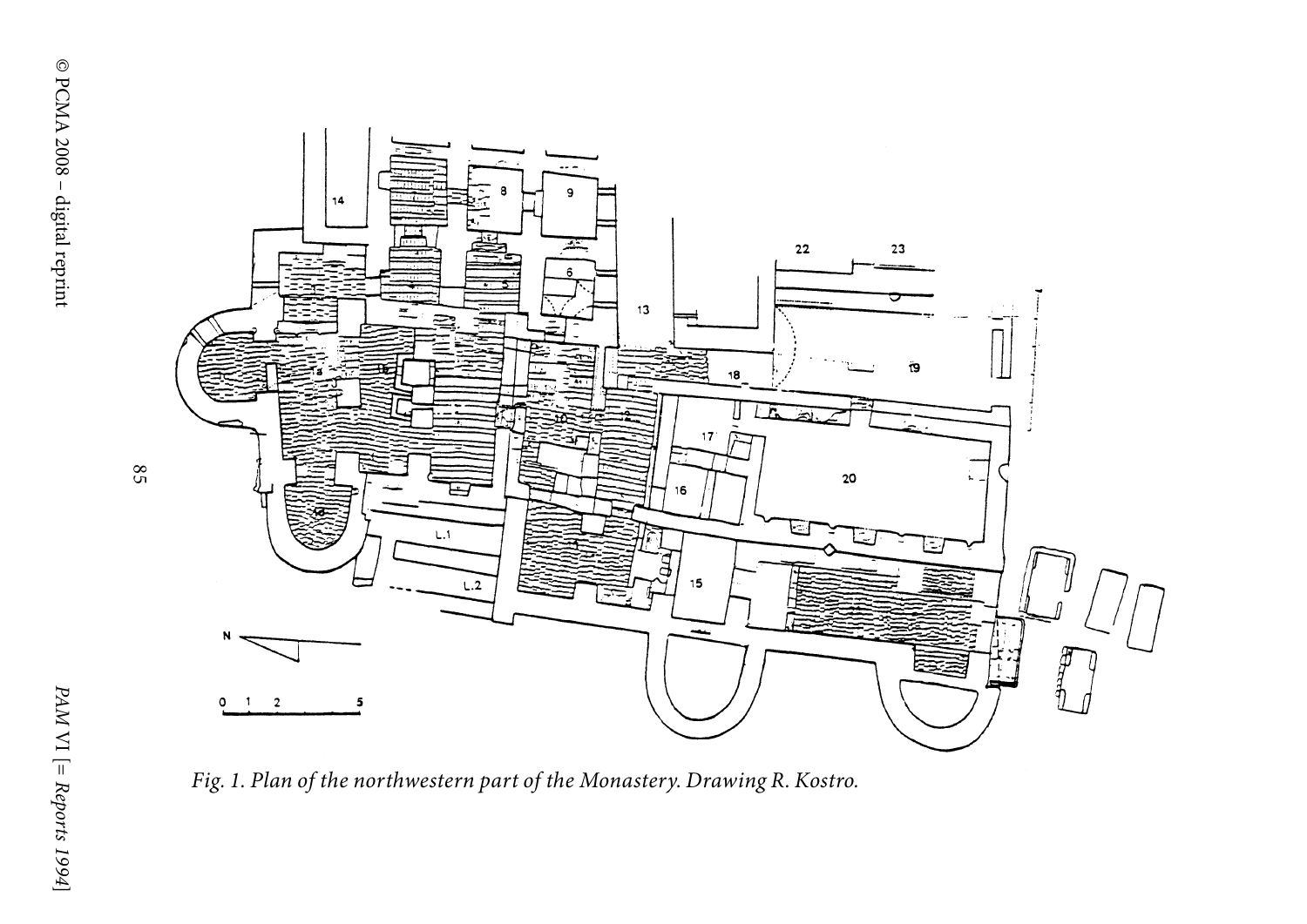rebuilt and enlarged, had been excavated (Site NW).<sup>4</sup> The gradual rebuilding started, it would appear, at the end of the 11th century and continued throughout the 12th and 13th centuries (Fig. 1). This season's work included clearing of a complex of rooms situated to the south of the excavated part of site NW, down to the level of the paving, viz. Rooms 16, 17, 15, 18, 21 and partly Rooms 13, 19, 20 together with the enclosure wall and a part of the Cemetery TWH (tombs: TWH 14-TWH 17, from the 12th century on). The southernmost part of this cemetery was excavated in the 1989 season.<sup>5</sup> Seven consecutive stages of interior rebuilding and remodelling were identified, embracing a time span from the 11th until the late 13th century. The development in this part of the building was undoubtedly connected with consecutive architectural designs of the western gate of the monastery as well as the handy storerooms for provisions (Rooms 16, 17 and 21).<sup>6</sup> Room 21 in the last period of occupation was utilized as a kind of dump, presumably used from the upper storey. Quantities of potsherds and even whole pots of Late and Terminal Christian periods were found, including several footed bowls with the owner's graffiti of two archimandrites of the Monastery, i.e. Lazaros and Marianos. The latter is mentioned in these inscriptions as the "archimandrite of the Holy Trinity", seemingly supporting the hypothesis that the Monastery was dedicated to the Holy Trinity. At least six murals representing the Trinity

<sup>4</sup> For previous work at this site, cf. S. Jakobielski, Old Dongola 1991/92, PAM IV, 1993, pp. 102-106; id., Old Dongola 1993,PAM V, 1994, pp. 115-126.

<sup>5</sup> Ibid., and S. Jakobielski, K. Pluskota, B. Żurawski, Polish Excavations at Old Dongola, Twenty-fifth season, 1991/92,Kush XVI (1993), p. 294f.

<sup>6</sup> A large household area was located in the northeastern corner of the monastery compound, cf. B. Żurawski, The service area in the Northeastern corner of the monastery on Kom H in Old Dongola. A preliminary report, Nubica 111,1, 1989-1993 (1994), pp. 319-360.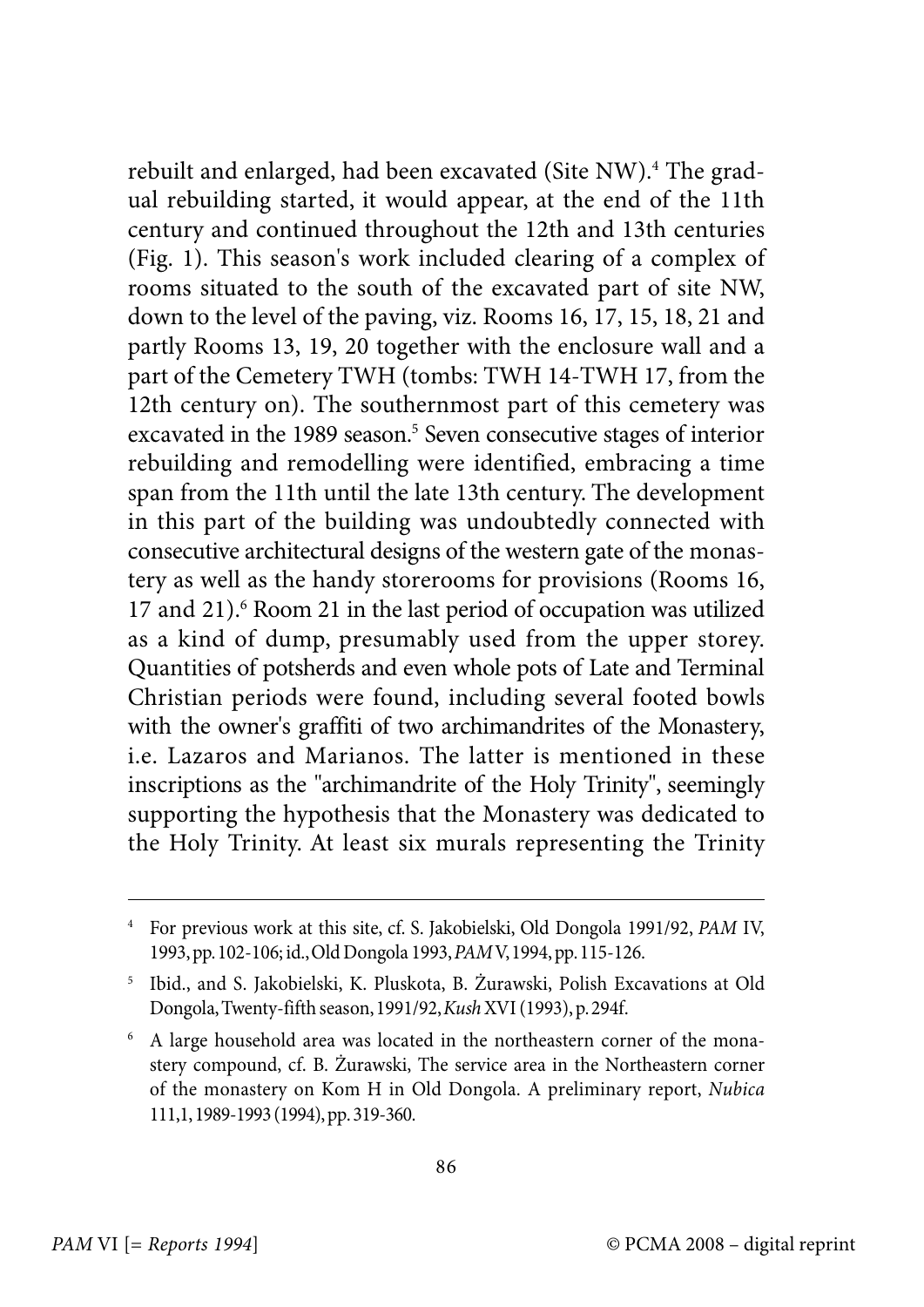have been found on the walls of the part of monastery excavated so far. Lazaros, on the other hand, is mentioned in the same kind of graffiti as the "archimandrite of Pouk". A similar name (Pouko) associated with a monastery appears on the tombstone of Marianos, bishop of Faras (AD 1105-1138), $^7$  but the monastery has not been identified. To the north of the famous crypt of archbishop Georgios (investigated during the past season $^{\circ}$ ) with a set of religious and magical texts in Greek and Coptic covering its walls.<sup>9</sup> The south wall contains a homily ascribed to Euodius, bishop of Rome (P. Morgan Ms 596, f.24v-25v) and the east one an unidentified as yet version of Transistus Mariae. Another two parallel crypts were discovered in Room 1A just below the portal in the doorway from Room 1A to Room 3 (Figs 2 and 3). Both contained five inhumations each; occasional rainfall flooding of the northern crypt has heavily affected the interior, introducing a thick layer of mud. The tomb equipment of the southern crypt comprised qullas (for water) and oil lamps accompanying each body. The richly decorated linen and cloth body wrappings are noteworthy. The walls of the two crypts were neither plastered nor inscribed. The crypts must have been used in the 13th century (and perhaps even later). Work did not proceed beyond the documentation phase, leaving the bodies untouched. The location of wooden altars was identified in Rooms 3 and 5 situated to the east of the crypts; in both cases the altars were placed against the eastern walls, providing decisive evidence for the commemorative function filled by this part of the building, where also pulpits (ambos) and portals (recalling a

<sup>7</sup> Cf. J.M. Plumley, The stele of Marianos, Bishop of Faras, Bull. Nus. Nat. Varsovie 11 (1971), pp. 77-84; J. Kubińska, Faras IV, Warszawa 1974, pp. 38-40.

<sup>8</sup> Cf. PAM V, pp. 121-122.

<sup>9</sup> I am indebted to Father Mark Sheridan O.S.B. for identifying the Coptic texts thought to be apocryphal.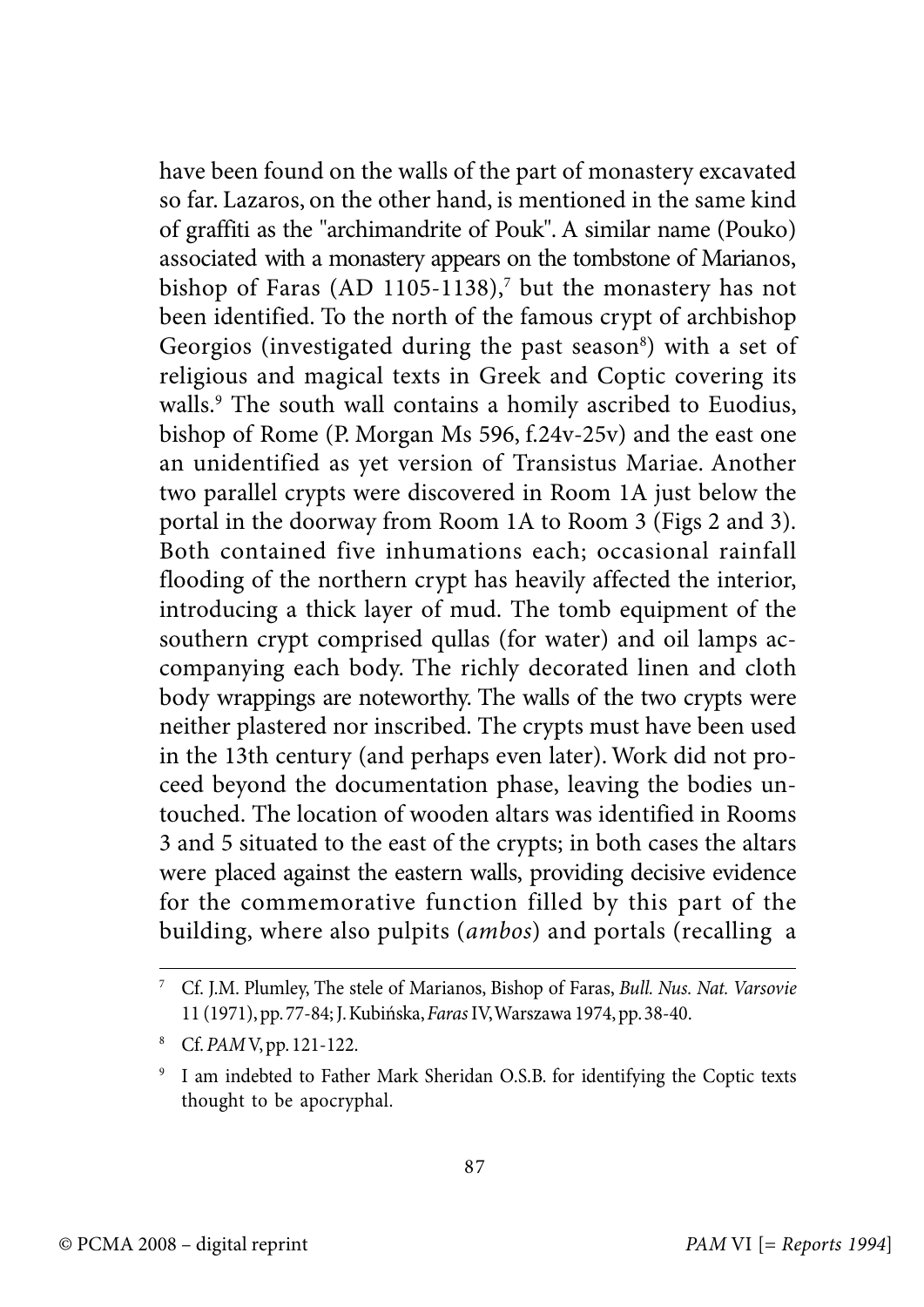

sun dried brick [ ] burnt brick

Fig. 2. Shafts of the crypts in Room 1A and a portal above. Seen from the west. Drawing B. Żurawski.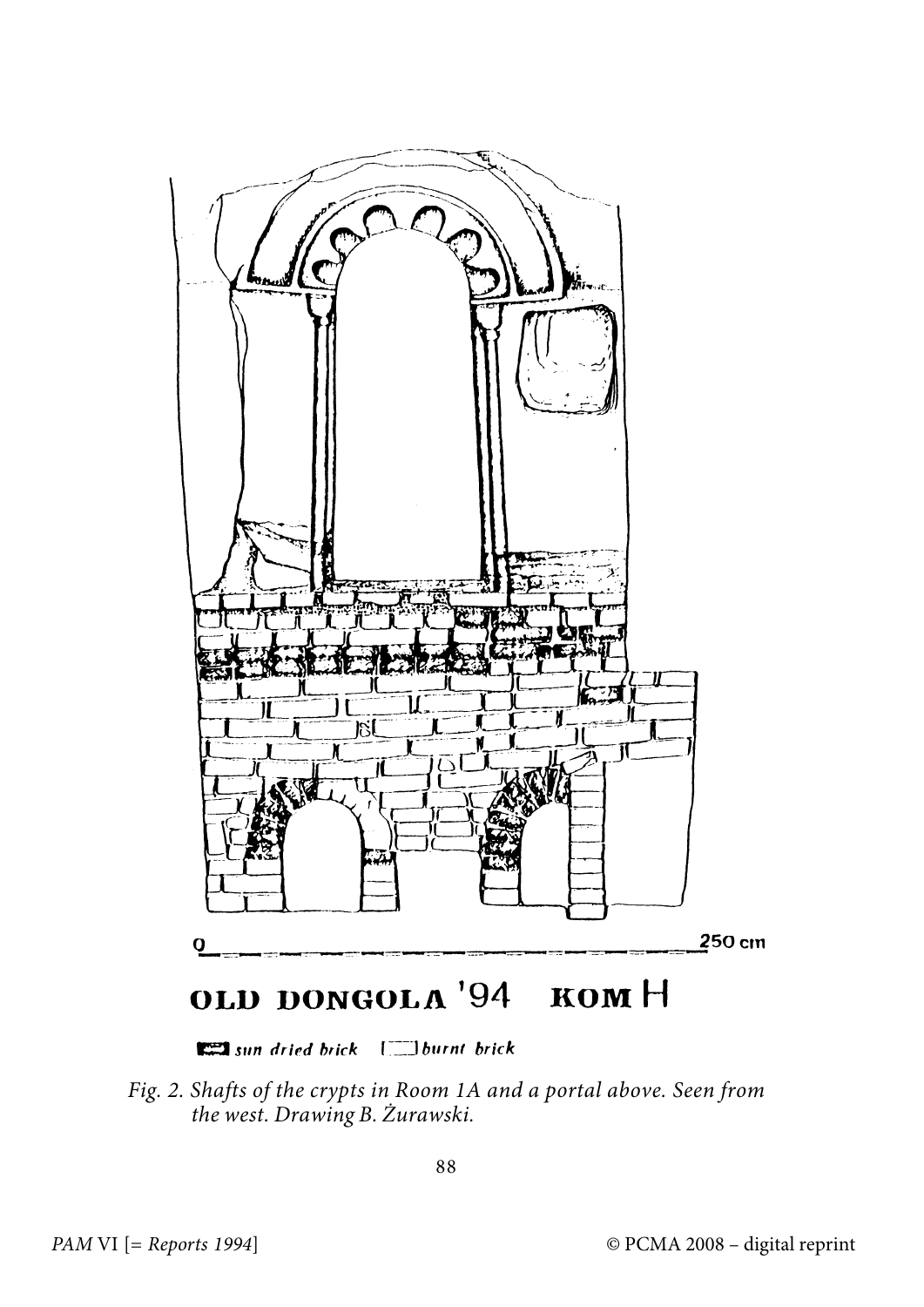

Fig. 3. Plan of crypts in Room 1A. Drawing B. Żurawski.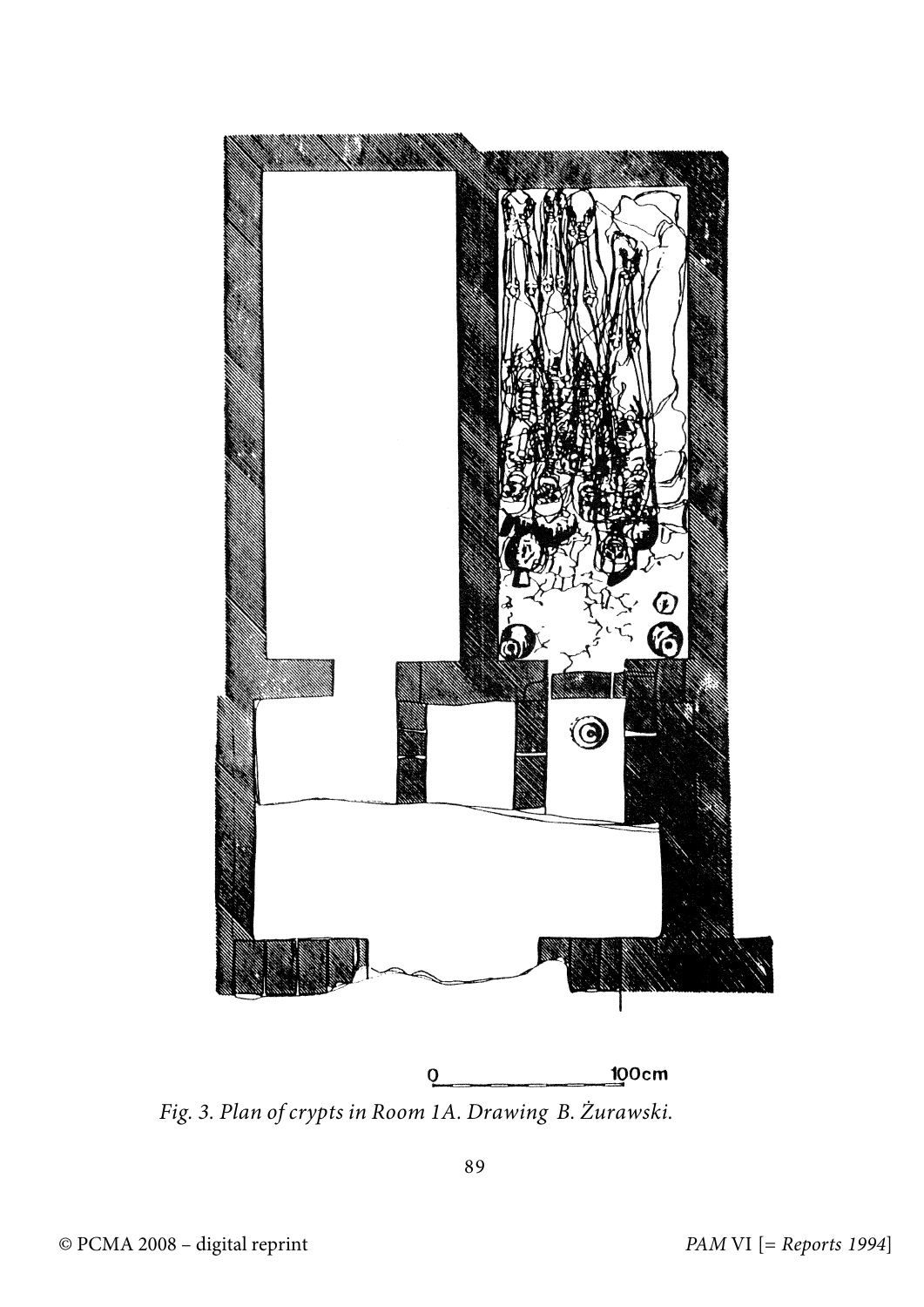

Fig. 4. Fragments of a terracotta screen sculptured and painted on both sides, with a representation of a resting warrior. 12th century AD. Drawing M. Martens-Czarnecka.

kind of iconostasis) existed. Such an arrangement allowed commemorative services to be held in the rooms. An important visitor's graffito was found in Room 9 in the older part of the Monastery. The text was concealed under a layer of whitewash introduced during a renovation carried out at the time of the erection of the mortuary complex of archbishop Georgios. It mentions the name of Chael (II), bishop of Faras, written no doubt on the occasion of his visit to the monastery. Chael was appointed bishop in AD 1097 (he died around 1125-1130), i.e., sixteen years before the death of Georgios in 1113. A major stage in the rebuilding of this part of the Monastery is thus dated very precisely.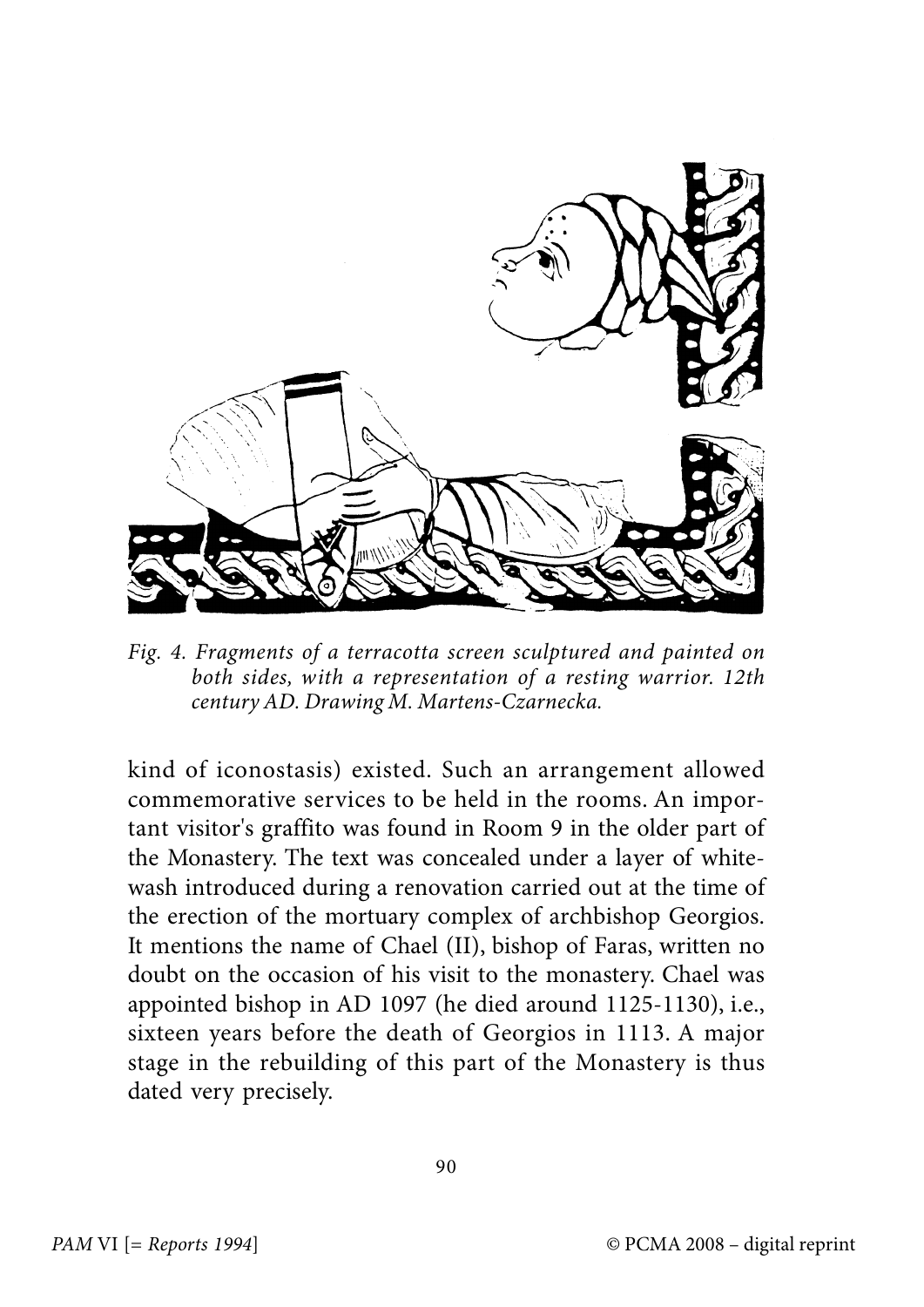

Fig. 5. Fragments of a large marble tray. Drawing D. Bagińska.

As in the previously uncovered part of the monastery's rooms, interiors were decorated with mural paintings dating from the 12th and 13th century. Nine new paintings were uncovered. Murals of the 13th century merit attention. In Room 18 (corridor) there was a large (2.30 x 1.80 m) composition of Three Youths in a Fiery Furnace in excellent condition, pro